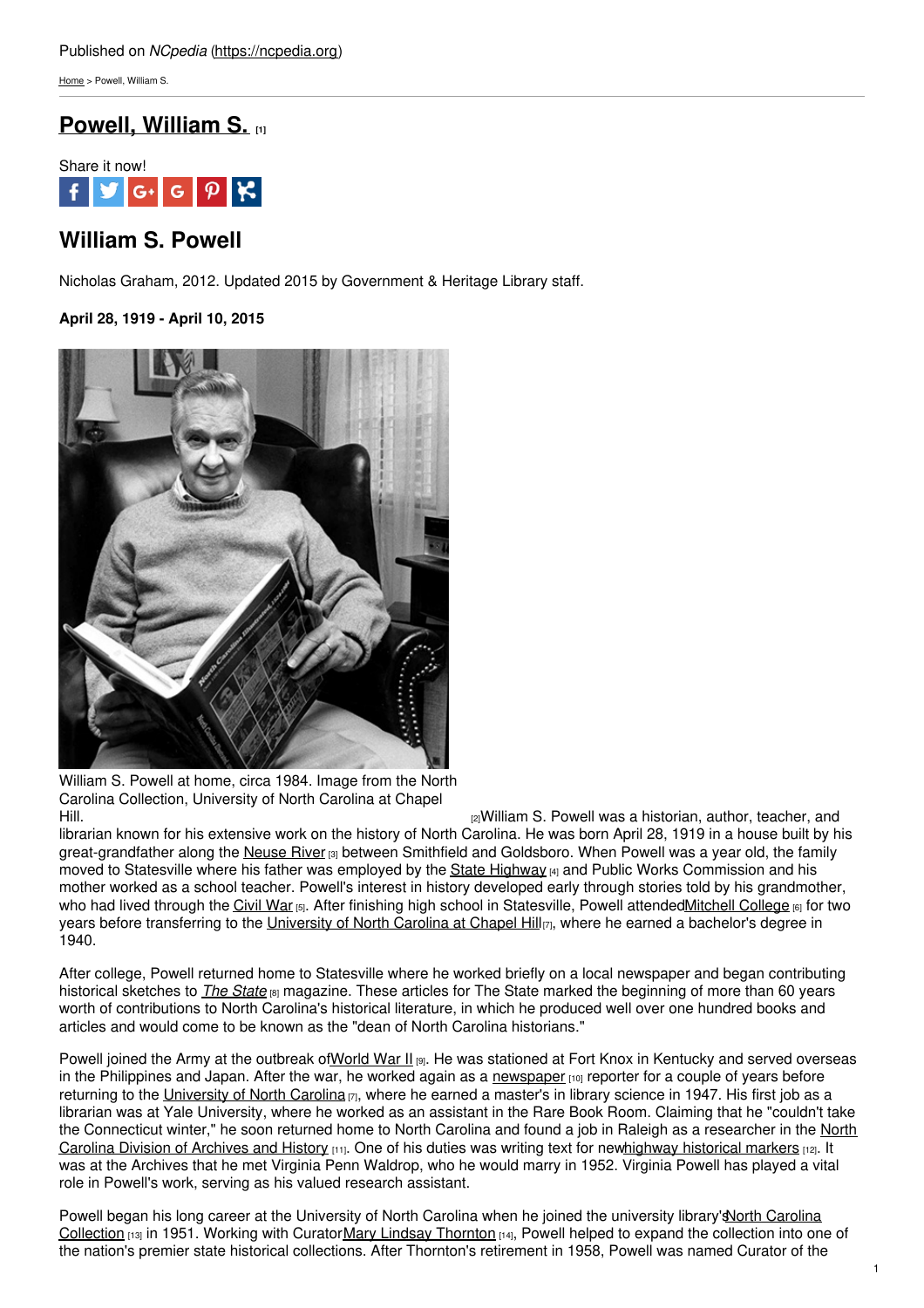North Carolina Collection, where he continued to acquire printed North Caroliniana in all its forms.



William S. Powell's 1940 college yearbook photo. Image from the University of North Carolina at

[Chapel](https://lib.digitalnc.org/record/27488?ln=en#?c=0&m=0&s=0&cv=83&r=0&xywh=-484%2C-180%2C5909%2C3591) Hill. [15]Powell was a creative and indefatigable collector during his time as Curator of the North Carolina Collection. Reaching beyond traditional books and periodicals, he sought out materials that would become essential sources in the writing of North Carolina history. To give just two examples, he acquired from WRAL a complete set of original typescripts of Jesse Helms's [television](https://ncpedia.org/viewpoint) editorials [16], documents that have been used by many students and historians to trace the development of the political views of the future Senator; and he tracked down rare issues of *The Crusader*, the newsletter published by Civil [Rights](https://ncpedia.org/history/20th-Century/african-american-civil-rights) [17] activist and North Carolina native Robert F. [Williams](https://ncpedia.org/radio-free-dixie) [18], some of which were published in Cuba and China after Williams's self-imposed exile from the United States.

In 1972, Powell left the North Carolina Collection to join the faculty of the history department at UNC-Chapel Hill as a Professor of North Carolina History, taking over the position recently vacated by the retirement of Hugh Talmadge Lefler. Powell's appointment was a matter of some controversy due to his lack of a doctoral degree. The dissenting faculty members were ultimately swayed by his extensive record of scholarly publication. Powell remained on the faculty until 1986, when he retired to devote more time to his own research and writing. He estimated that he taught more than 6,000 students during his time on the faculty and said, at his retirement, "The one thing I've always tried to do is to rub my enthusiasm for North Carolina off on my students, to make them proud to be North Carolinians and to try to help them understand why North Carolina is the way it is today -- the good and the bad."

As a historian, Powell was interested in exploring 17th- and 18th-century North Carolina. He received a Guggenheim fellowship in 1956 that enabled him to travel to England to conduct research on the members of the Lost [Colony](https://ncpedia.org/lost-colony) [19]. Many of his earliest publications were related to Colonial North Carolina and the early history of books and libraries in the colony.



William S. Powell in a staff photograph for the North Carolina Department of Archives and History, circa 1948-1950. Image from State Library of North<br>Carolina/Archive.org.

 $_{[20]}$ Powell's first general history of North Carolina was a slim volume published in 1966. It was followed a longer book in 1970 and another in 1977 entitled *North Carolina: A Bicentennial History*, part of a series of 50 state histories commissioned for the celebration of the bicentennial of the United States. By the late 1970s, Powell was clearly established as the leading historian of North Carolina history. He revised his bicentennial history in 1988 and then, in 1989, produced *North Carolina Through Four Centuries*, a full-length survey of state history that would stand for decades as the standard history of North Carolina, widely used in college courses and as a starting point for all research on North Carolina. His work reached elementary and middle school classrooms as well, through a series of textbooks written to be used by teachers and students in North Carolina history classes.

After he joined the staff of the North Carolina Collection in the 1950s, Powell's scholarly output expanded to include bibliographies and reference works. His annotated guide to North Carolina fiction, published in 1957, was evidence of his growing interest in all aspects of the state's history and culture. Powell edited a biographical dictionary called *North Carolina Lives: The Tar Heel Who's Who*, published in 1962, laying the groundwork for the much more comprehensive *Dictionary of North Carolina Biography* to come later.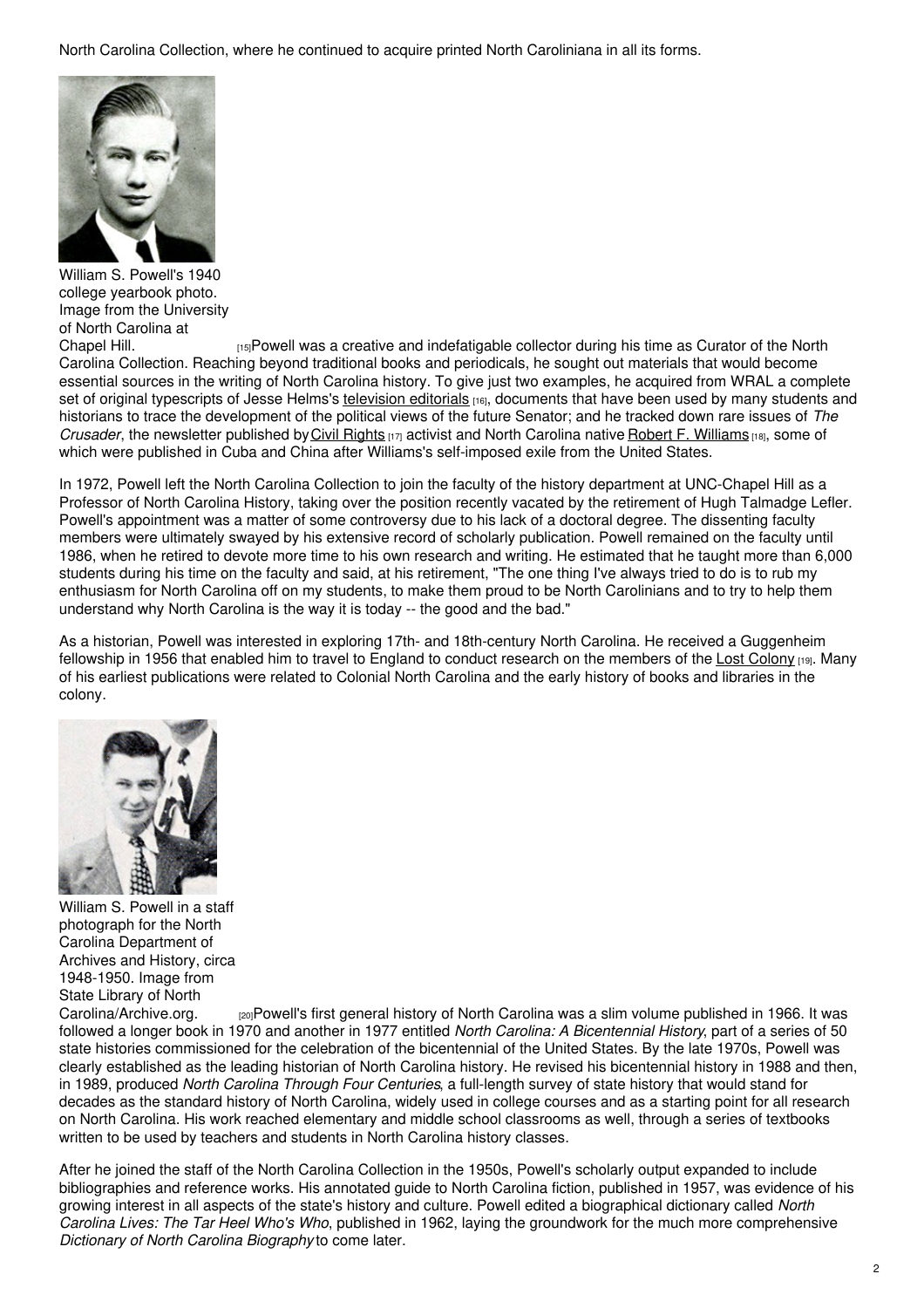In 1966, Powell published the first edition of one of his best-known works, the*North Carolina Gazetteer*. Described by historian H. G. Jones as one of those books that makes us ask, "How did we ever get along without it?", the Gazetteer is an exhaustive listing of place names in North Carolina, providing details on each including their histories and the origins of their names. It is the result of an incredible effort on Powell's part and the work of hundreds of local volunteers around the state, including contacts at historical societies and libraries in each of North Carolina's one hundred counties. The Gazetteer remains a popular resource and was reissued in 2010 in a new edition.

Following his comprehensive work on the places of North Carolina, Powell began working on the people. Over thirty years in the making, the *Dictionary of North Carolina Biography* was published in six volumes byUNC [Press](https://ncpedia.org/university-north-carolina-press) [21] between 1979 and 1996. The more than 3,500 biographical sketches were written by more than a thousand different historians, authors, and librarians around the state, with many composed by Powell himself. Perhaps even more impressive than the size and breadth of the "*DNCB*" is the fact that it was entirely a volunteer effort, evidence of Powell's ability to find and inspire others interested in [documenting](https://ncpedia.org/hunt-jr-james-baxter-research) and sharing North Carolina's history. When the *DNCB* was presented to Governor Jim Hunt [22] in a ceremony at the state Capitol, Hunt summed up Powell's career, saying "Think how much less this state would be if we didn't have him."

Powell completed yet another essential reference work in 2006, when he published the*Encyclopedia of North Carolina*. Like the *DNCB*, it was a volunteer effort, relying on hundreds of different people to contribute entries, all of which were assigned and edited by Powell. Inspired by the *Encyclopedia of Southern Culture*, Powell made an effort to include both serious and lighthearted entries in the volume. Alongside expected entries, like those on the shipbuilding industry in North Carolina, or the Civil War battles set in the state, the *Encyclopedia* also includes entries on Tarboro's refrigerated outdoor ["cool](https://ncpedia.org/cool-pool) pool [23]," a short history of [penmanship](https://ncpedia.org/penmanship) [24]in the state, and a description of the "semimythica[lwampus](https://ncpedia.org/wampus) [25]creature."

Powell, working with his army of volunteers, has provided North Carolina with a library of historical literature that would be the envy of any state. His devotion to his work did not wane with age, as he continued to collect, travel, and speak about North Caroliniana well into his eighties. His legacy will be measured not just by the amount and quality of work he produced, but by the many students he inspired through his years of teaching, and by the countless citizens who have appreciated and gained from his life's work of documenting and celebrating the people, places, and history of North Carolina.

William Powell died on April 10, 2015 at the age of 95.

#### **References:**

Betts, Jack. "For the Incomparable William S. Powell, Life is N.C. History in the Making."*Charlotte Observer*, May 26, 1996. North Carolina Biographical Clippings. North Carolina Collection. Louis Round Wilson Library, Chapel Hill, NC.

"Bill Powell: He Promotes North Carolina Collection."*Winston-Salem Journal and Sentinel*, July 20,1958. North Carolina Biographical Clippings. North Carolina Collection. Louis Round Wilson Library, Chapel Hill, NC.

Powell, William. Curriculum Vitae (CV). North Carolina Biographical Clippings. North Carolina Collection. Louis Round Wilson Library, Chapel Hill, NC.

Presentation of the 1972 Christopher Crittenden Memorial Award, H.G. Jones, December 1, 1972. North Carolina Biographical Clippings. North Carolina Collection. Louis Round Wilson Library, Chapel Hill, NC.

"Singing Carolina's Praises: The History of Professor William Powell."*Spectator*, June 12, 1986. North Carolina Biographical Clippings. North Carolina Collection. Louis Round Wilson Library, Chapel Hill, NC.

Stick, David and William C. Friday.*William S. Powell, North Carolina Historian*. North Caroliniana Society Imprints, no 10. Chapel Hill: North Caroliniana Society, 1985. <https://archive.org/details/williamspowellno10stic> [26] (accessed February 13, 2019.)

"Tar Heel of the Week: William Stevens Powell."*The News and Observer* (Raleigh, N.C.), November 11, 1962. North Carolina Biographical Clippings. North Carolina Collection. Louis Round Wilson Library, Chapel Hill, NC.

Tyler, Phyllis. "A Labor of Love."*Spectator*, August 11, 1983. North Carolina Biographical Clippings. North Carolina Collection. Louis Round Wilson Library, Chapel Hill, NC.

### **Additional Resources:**

Bahnsen-Thornton-Powell interview [sound recording]. April 1970. North Carolina Collection. The Wilson Library, University of North Carolina at Chapel Hill. <https://catalog.lib.unc.edu/catalog/UNCb4394279> [27] (accessed February 13, 2019).

Historical Image and Manuscript Archives. "William S. Powell Collection." Historical Image and Manuscript Archives, Johnston County Heritage Center. [http://www.johnstonnc.com/jc\\_hc\\_archives\\_biopage.cfm?collectionid=15](http://www.johnstonnc.com/jc_hc_archives_biopage.cfm?collectionid=15) [28] (accessed February 13, 2019).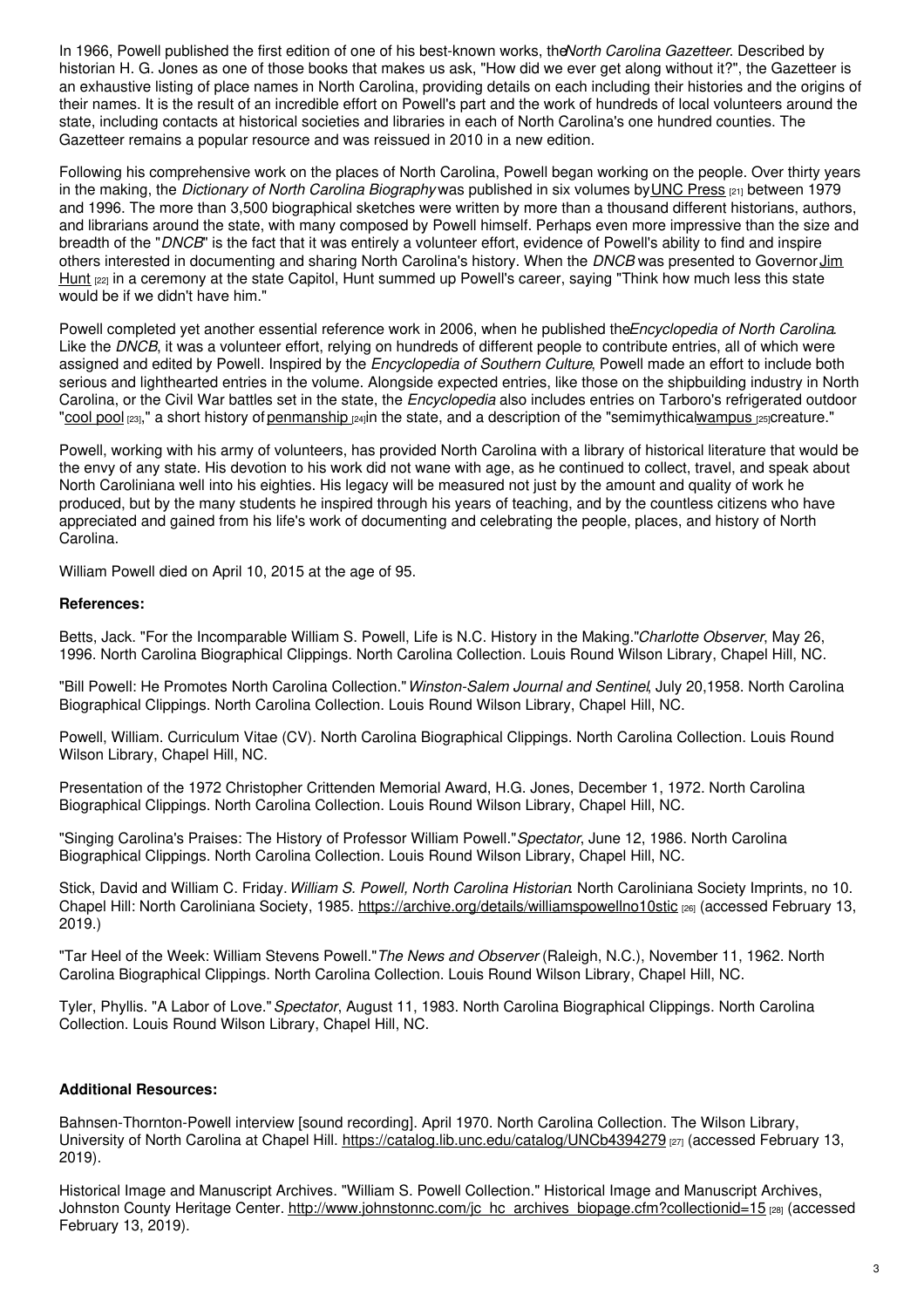Lee, Eleanor. "Head over heels in love: historian William Powell."*Durham Morning Herald*. February 19, 1984.

Mitchell Community College. "Distinguished Alumni Awards." Mitchell Community College. <https://mitchellcc.edu/distinguished-alumni-award> [29] (accessed February 13, 2019).

"N.C. writers honor William S. Powell."*Pembroke Magazine* 36 (2004): 261-274.

North Carolina Department of Archives and History. "Historial Markers." In*Twenty-Second Biennial Report of the North Carolina State Department of Archives and History*. Raleigh: North Carolina Department of Archives and History, 1948. <https://digital.ncdcr.gov/digital/collection/p249901coll22/id/34519> [30] (accessed February 13, 2019).

North Writers Network. "William S. Powell." North Carolina Literary Hall of Fame. 2008. <http://www.nclhof.org/inductees/2008-2/william-s-powell/> [31] (accessed February 13, 2019).

Powell, William S., ed. *Encyclopedia of North Carolina.* Chapel Hill: University of North Carolina Press, 2006. <https://uncpress.org/book/9780807830710/encyclopedia-of-north-carolina/> [32] (accessed February 13, 2019).

University Libraries. "North Carolina Literary Map: Powell, William Stevens." University of North Carolina at Greensboro. <http://libapps4.uncg.edu/nclitmap/> [33] (accessed February 13, 2019).

University Library, University of North Carolina at Chapel Hill. "New Fund to Honor Bill and Virginia Powell will Benefit the NCC." *Windows* 17, no. 2 (Fall 2008): 11.<https://digital.ncdcr.gov/digital/collection/p249901coll22/id/416968> [34] (accessed February 13, 2019).

William Stevens Powell Papers #4190. Southern Historical Collection, The Wilson Library, University of North Carolina at Chapel Hill. <https://finding-aids.lib.unc.edu/04190/> [35] (accessed February 13, 2019).

### **Image Credits:**

"Folder 2731: Powell, William Stevens (b. 1919): Scan 1." In the Portrait Collection #P0002. North Carolina Collection Photographic Archives, The Wilson Library, University of North Carolina at Chapel Hill. [https://dc.lib.unc.edu/cdm/ref/collection/dig\\_nccpa/id/3654](https://dc.lib.unc.edu/cdm/ref/collection/dig_nccpa/id/3654) [2] (accessed February 13, 2019).

North Carolina Department of Archives and History*.Twenty Third Biennial Report of the North Carolina Department of Archives and History*. Raleigh: Department of Archives and History. 1950. [https://archive.org/details/biennialreportof194850nort/page/16](https://archive.org/details/biennialreportof194850nort/page/16/mode/2up?view=theater) [20] (accessed February 13, 2019).

"William Stevens Powell, Statesville, N.C." *The Yackety Yack 1940*. Charlotte: The Lassiter Press, Inc, 1940. p. 80. DigitalNC, North Carolina Digital Heritage Center. https://lib.digitalnc.org/record/27488?ln=en#? [c=0&m=0&s=0&cv=83&r=0&xywh=-484%2C-180%2C5909%2C3591](https://lib.digitalnc.org/record/27488?ln=en#?c=0&m=0&s=0&cv=83&r=0&xywh=-484%2C-180%2C5909%2C3591) [15] (accessed February 13, 2019).

**Subjects:** [Biographies](https://ncpedia.org/category/subjects/biography-term) [36] [Educators](https://ncpedia.org/category/subjects/educators) [37] [Historians](https://ncpedia.org/category/subjects/historians) [38] Military [personnel](https://ncpedia.org/category/subjects/soldiers) [39] Writers, [journalists,](https://ncpedia.org/category/subjects/writer) and editors [40] **Authors:** [Graham,](https://ncpedia.org/category/authors/graham-nicholas) Nicholas [41] **Origin - location:** [University](https://ncpedia.org/category/origin-location/piedmon-33) of North Carolina at Chapel Hill[42] **From:** [University](https://ncpedia.org/category/entry-source/university-no) of North Carolina at Chapel Hill Libraries.<sup>[43]</sup>

11 September 2012 | Graham, Nicholas

**Source URL:** https://ncpedia.org/biography/powell-william

#### **Links**

[2] https://dc.lib.unc.edu/cdm/ref/collection/dig\_nccpa/id/3654

- [5] https://ncpedia.org/history/cw-1900/civil-war
- [6] https://mitchellcc.edu/
- [7] https://ncpedia.org/university-north-carolina-chapel-hi

[10] https://ncpedia.org/newspapers

<sup>[1]</sup> https://ncpedia.org/biography/powell-william

<sup>[3]</sup> https://ncpedia.org/rivers/neuse

<sup>[4]</sup> https://ncpedia.org/highway-commission

<sup>[8]</sup> https://ncpedia.org/our-state

<sup>[9]</sup> https://ncpedia.org/world-war-ii

<sup>[11]</sup> https://ncpedia.org/archives-and-history-office

<sup>[12]</sup> https://ncpedia.org/historical-markers